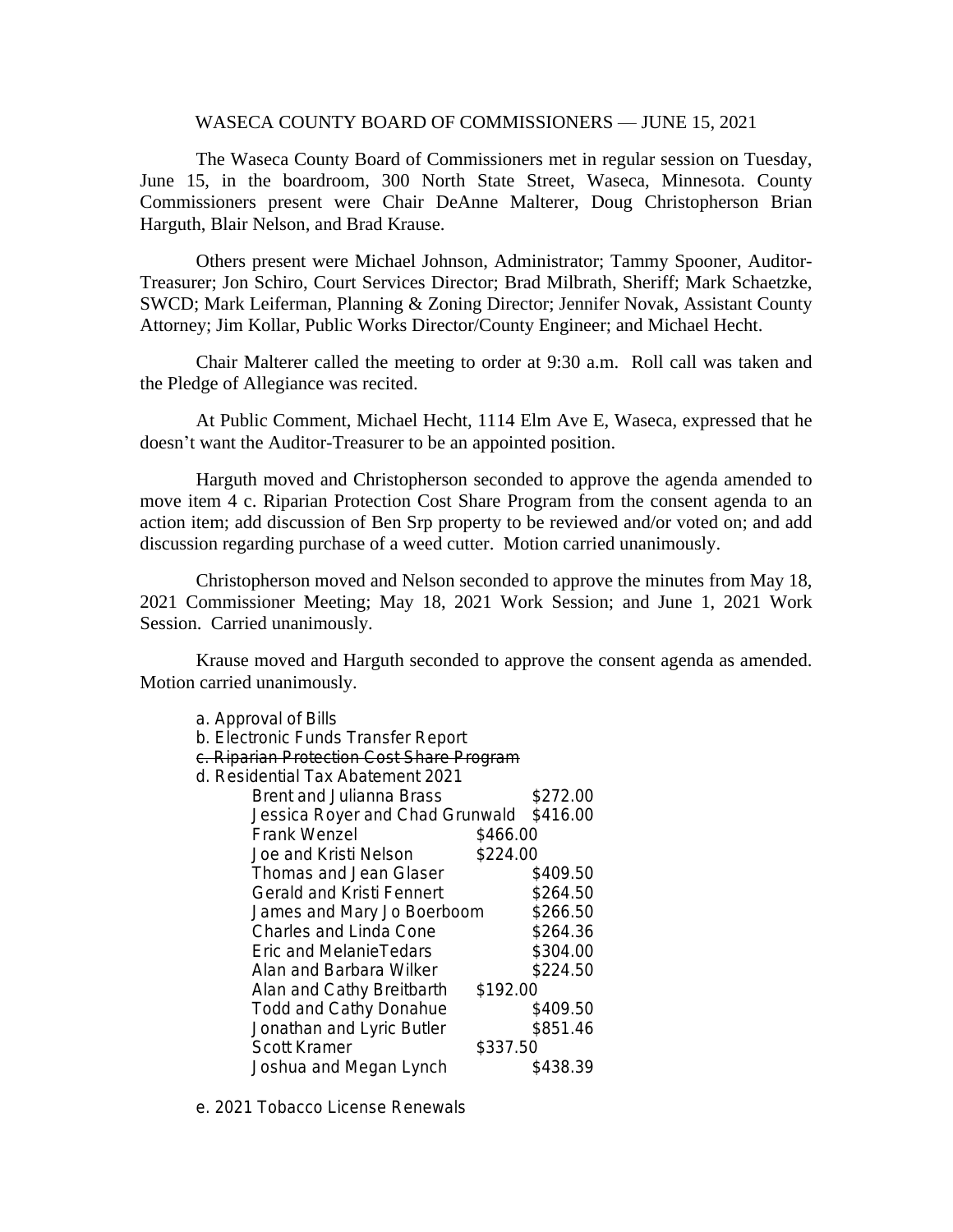Casey's General Store – Janesville Casey's General Store – New Richland New Richland Liquor Company South End Bar & Grill LLC Wagner Foods Inc.

Mark Leiferman, Planning & Zoning Administrator, provided information regarding the Riparian Protection Cost Share Program. Krause moved and Christopherson seconded to approve the Riparian Protection Cost Share Program. Motion carried unanimously.

Jon Schiro, Court Services Director, requested approval of Electronic Alcohol Monitoring Grant Agreement of \$9,000.00 per year for 2022 and 2023. Nelson moved and Harguth seconded to approve the Electronic Alcohol Monitoring Grant Agreement in the total amount of \$18,000.00. Motion carried unanimously.

Jim Kollar, Public Works Director/County Engineer, requested to advertise for bids for aggregate and culvert replacements. Nelson moved and Krause to approve advertising for bids on aggregate and culverts. Motion carried unanimously.

Jim Kollar, Public Works Director/County Engineer, requested approval of the final payment of \$31,678.86 to RAW Construction, LLC for culvert replacements on CSAH 4. Christopherson moved and Harguth seconded to approve the final payment in the amount of \$31,678.86 to RAW Construction, LLC. Motion carried unanimously.

Commissioner Nelson shared that he would like to look into purchasing a weed cutter to be used in county lakes. Weeds have become a real issued in all lakes this year. Research and further discussion will be required on this topic.

Michael Johnson, County Administrator, facilitated discussions regarding appointment of a new County Ditch Inspector. Chris Howard, H & H Excavation, was the only applicant for the position. Krause moved and Christopherson seconded to offer similar contracts to both Chris Howard and Russ Guse to run concurrently with Russ being the appointed Inspector and to mentor Chris so he is ready to take over at the end of the Russ's appointment. Motion carried unanimously,

Discussion was held regarding Ben Srp's property. Prior discussions have been held regarding the lot and correspondence from 2009 that it was buildable, with a caveat on the bottom that it would change with a code change. Nelson moved and Harguth seconded to forego the Transfer of Development Rights and allow to Srp to build on the lot, together with the necessary septic system, based on letter from 2009, prior to code change, and ignore the language on the end of the letter about code change. Further discussion was held and a brief recess was taken. The question was called and the motion failed 2-3 by the following roll call: Christopherson-nay; Harguth-aye; Nelsonaye; Krause-nay; and Malterer-nay.

Michael Johnson, County Administrator, provided an Administration update.

Commissioner Reports were shared.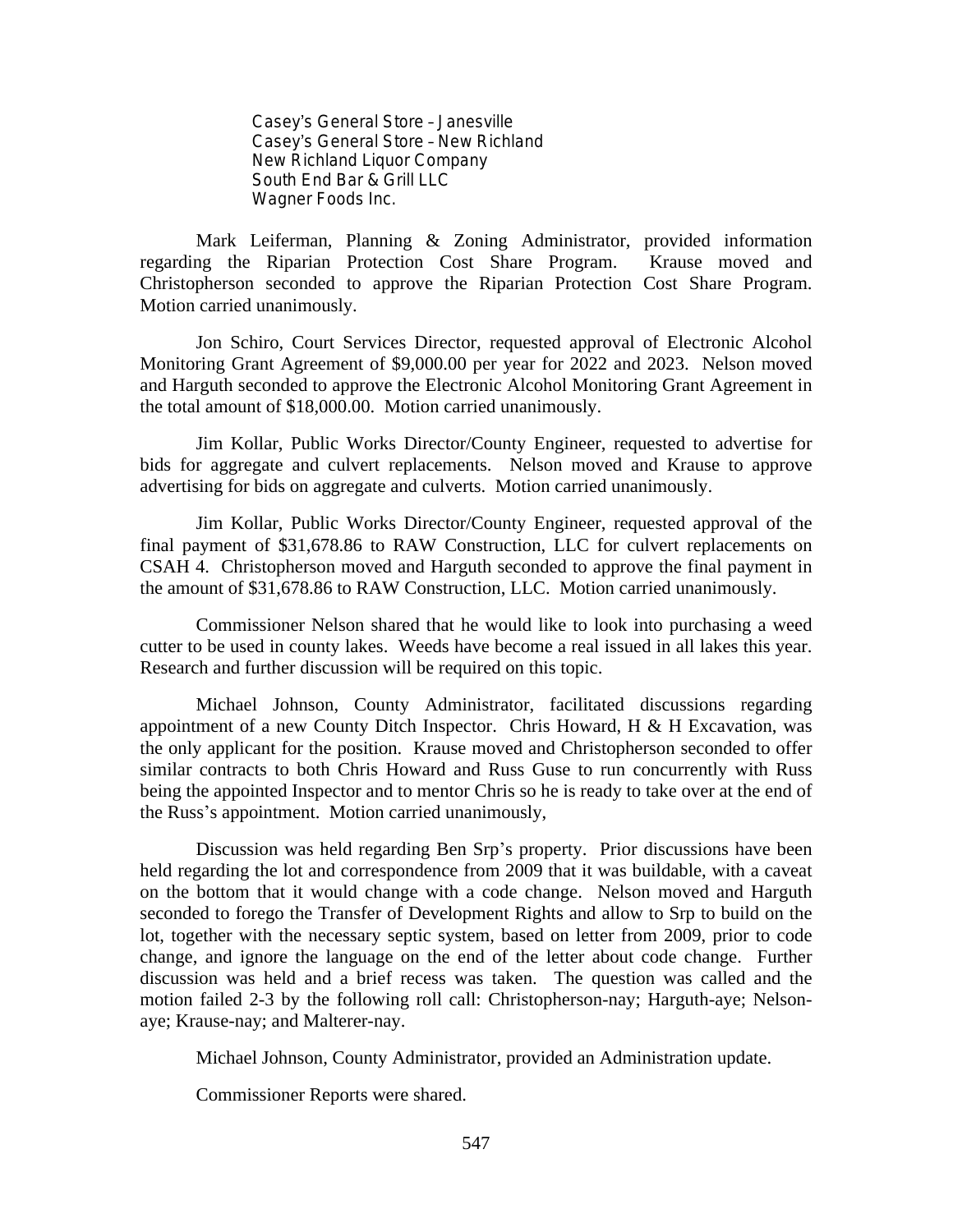Having no further county board business, Krause moved and Harguth seconded the motion to adjourn the meeting. Motion carried unanimously and meeting adjourned at 11:44 a.m.

> DeAnne Malterer, Chairperson Waseca County Board of Commissioners

\_\_\_\_\_\_\_\_\_\_\_\_\_\_\_\_\_\_\_\_\_\_\_\_\_\_\_\_\_\_\_\_

ATTEST:

Tamara J. Spooner, Clerk Waseca County Auditor/Treasurer

\_\_\_\_\_\_\_\_\_\_\_\_\_\_\_\_\_\_\_\_\_\_\_\_\_\_\_\_\_

The following bills were audited and allowed:

| A.H. HERMEL COMPANY                    | 183.40    |
|----------------------------------------|-----------|
| <b>ALAN FORSBERG</b>                   | 82.88     |
| <b>ALVIN GRAMS</b>                     | 103.52    |
| <b>AMAZON CAPITAL SERVICES</b>         | 63.75     |
| ANCOM COMMUNICATIONS INC               | 650.77    |
| APG MEDIA OF SOUTHERN MN LLC           | 384.68    |
| APH STORES, INC.                       | 579.40    |
| <b>ASSOC OF MN COUNTIES</b>            | 129.00    |
| <b>BARBARA J. BUKER</b>                | 247.30    |
| <b>BLUE EARTH CO</b>                   | 844.77    |
| <b>BOB BARKER COMPANY INC</b>          | 755.68    |
| <b>BOCKS SERVICE INC</b>               | 206.00    |
| <b>BORNEKE CONSTRUCTION INC</b>        | 3,400.00  |
| <b>BUDACH IMPLEMENT INC</b>            | 2.58      |
| <b>CAPITAL ONE</b>                     | 281.11    |
| <b>CDW GOVERNMENT INC</b>              | 2,183.28  |
| <b>CHARLES VINCENT DAWLEY</b>          | 1,500.00  |
| <b>CJ MASONRY</b>                      | 6,500.00  |
| <b>COMMUNITY COMPLIANCE MONITORING</b> | 493.00    |
| DDA HUMAN RESOURCES INC                | 13,500.00 |
| <b>DEANNE MALTERER</b>                 | 37.02     |
| <b>DEML FORD INC</b>                   | 2,878.72  |
| DONNELLY LAW FIRM PLLC                 | 280.21    |
| FIRST NATIONAL BANK 9655               | 1,408.20  |
| FIRST NATIONAL BANK OMAHA 7265         | 798.40    |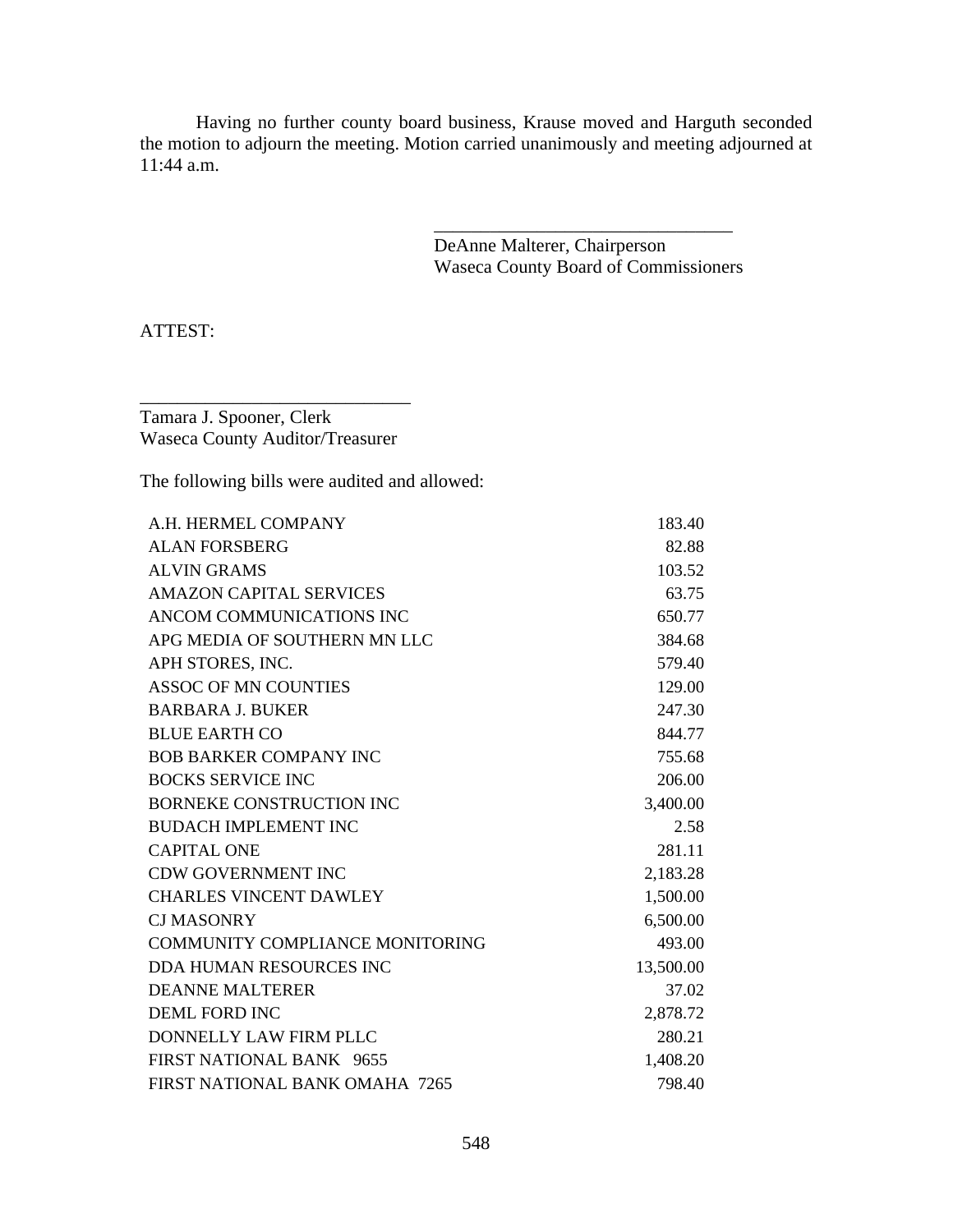| <b>FIRST NATIONAL BANK 4208</b>             | 27.66    |
|---------------------------------------------|----------|
| <b>FIRST NATIONAL BANK 5529</b>             | 12.20    |
| <b>FIRST NATIONAL BANK 8194</b>             | 224.96   |
| FIRST NATIONAL BANK OF OMAHA 2967           | 471.65   |
| FIRST NATIONAL BANK OMAHA                   | 409.96   |
| FIRST NATIONAL BANK OMAHA 4669              | 185.00   |
| FIRST NATIONAL BANK OMAHA 7462              | 2,283.01 |
| <b>FIRST NATIONAL BANK OMAHA 9296</b>       | 13.96    |
| FIRST NATIONAL BANK OMAHA 0710              | 65.00    |
| <b>FIRST NATIONAL BANK OMAHA 1325</b>       | 6.63     |
| <b>FIRST NATIONAL BANK OMAHA 1957</b>       | 88.12    |
| <b>FIRST NATIONAL BANK OMAHA 2173</b>       | 43.40    |
| FIRST NATIONAL BANK OMAHA 3979              | 1,004.35 |
| FIRST NATIONAL BANK OMAHA 4404              | 189.00   |
| <b>FIRST NATIONAL BANK OMAHA 5215</b>       | 1,599.99 |
| <b>FIRST NATIONAL BANK OMAHA 5640</b>       | 952.77   |
| FIRST NATIONAL BANK OMAHA 6072              | 13.95    |
| FIRST NATIONAL BANK OMAHA 6171              | 999.00   |
| FIRST NATIONAL BANK OMAHA 6742              | 160.68   |
| <b>FIRST NATIONAL BANK OMAHA 8006</b>       | 83.40    |
| <b>FIRST NATIONAL BANK OMAHA 8263</b>       | 100.82   |
| FIRST NATIONAL BANK OMAHA 8264              | 154.55   |
| <b>GARY ARNOLD</b>                          | 100.00   |
| <b>GARY L. FISCHLER &amp; ASSOCIATES PA</b> | 650.00   |
| <b>GILSON COMPANY INC</b>                   | 665.47   |
| <b>H&amp;H EXCAVATING INC</b>               | 5,230.00 |
| HAWK ALARM SYSTEMS INC                      | 7,096.11 |
| <b>HOWARD E NYHART CO INC</b>               | 2,550.00 |
| <b>HY-VEE OWATONNA</b>                      | 793.20   |
| INNOVATIVE OFFICE SOLUTIONS LLC             | 754.84   |
| <b>JANE ROBERTA BLUHM</b>                   | 300.00   |
| <b>JANE T HOFMEISTER</b>                    | 217.00   |
| <b>JANESVILLE HARDWARE LLC</b>              | 8.47     |
| <b>JENNIFER NOVAK</b>                       | 252.00   |
| <b>JIM KOLLAR</b>                           | 48.08    |
| <b>JOBS PLUS INC</b>                        | 179.68   |
| L & L STREET ROD & SPORTS TRUCK             | 3,389.90 |
| LARKSTUR ENGINEERING & SUPPLY INC           | 436.91   |
| <b>LOCATORS &amp; SUPPLIES INC</b>          | 197.74   |
| <b>LOFFLER</b>                              | 358.50   |
| <b>MACHOVEC</b>                             | 485.38   |
| MADDEN, GALANTER, HANSEN LLP                | 6,123.83 |
| <b>MARK BEHRENDS</b>                        | 1,379.30 |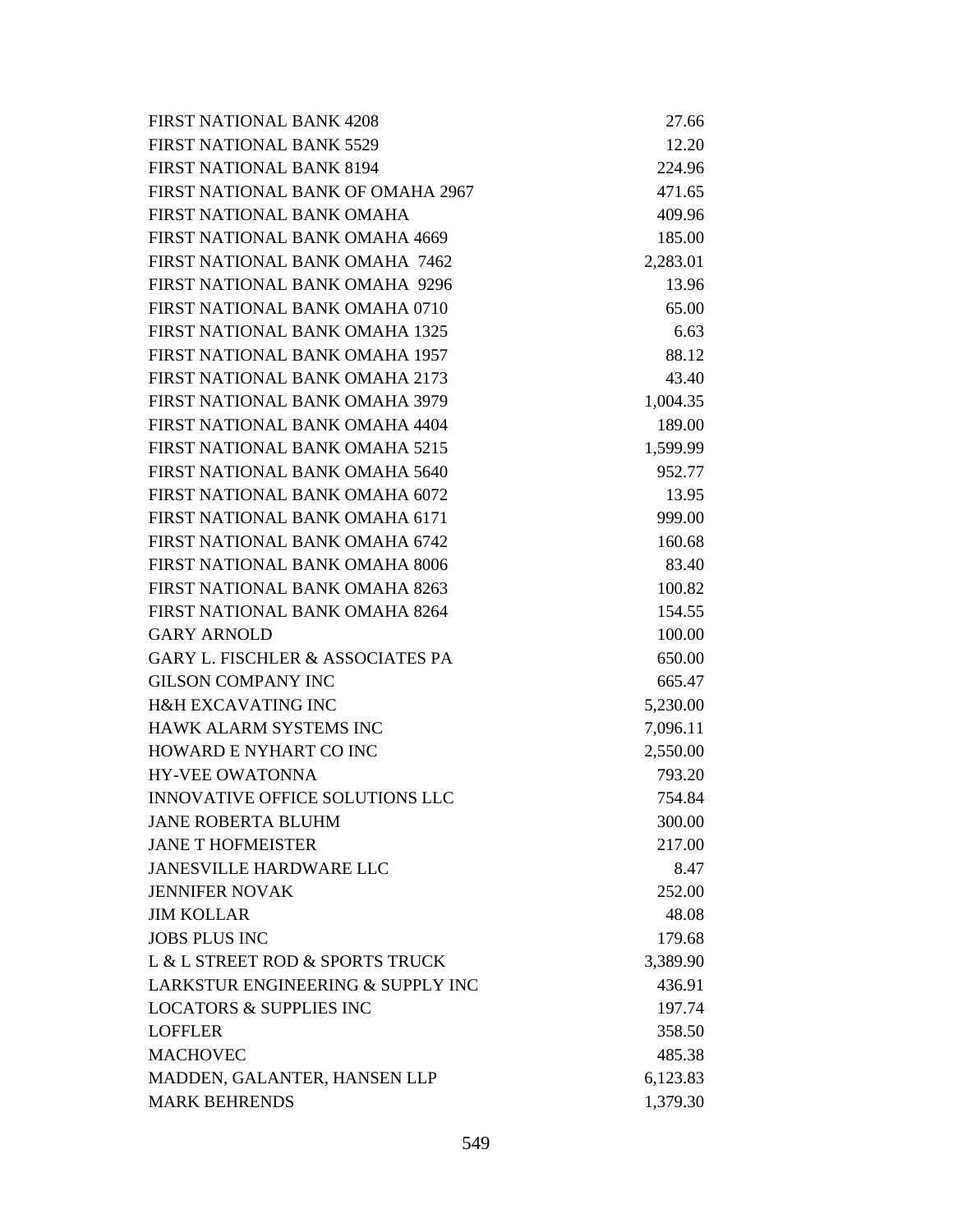| MEI TOTAL ELEVATOR SOLUTIONS           | 430.55    |
|----------------------------------------|-----------|
| <b>MESSICK LAW PLLC</b>                | 460.00    |
| <b>METRO FIBERNET LLC</b>              | 250.00    |
| MIDWEST MONITORING & SURVEILLANCE      | 466.39    |
| <b>MIDWEST SPECIAL INSTRUMENTS</b>     | 35.00     |
| MN ASSOC FOR CHILDREN'S MENTAL HEALTH  | 1,000.00  |
| MN COUNTIES INTERGOVERNMENTAL TRUST    | 981.23    |
| MN DEPT OF TRANSPORTATION              | 18,628.85 |
| MN HIGHWAY SAFETY & RESEARCH CENTER    | 1,925.00  |
| <b>MN VALLEY TESTING LAB</b>           | 114.60    |
| MONROE TOWMASTER LLC                   | 85.43     |
| M-R SIGN COMPANY INC                   | 321.05    |
| NAPA AUTO PARTS MPEC                   | 4,439.63  |
| NEW RICHLAND FARM & HOME SUPPLY        | 29.98     |
| NEW RICHLAND SPORTSMAN CLUB            | 3,000.00  |
| <b>NEWRICH FOODS</b>                   | 5.39      |
| NORTH MEMORIAL AMBULANCE               | 1,722.00  |
| <b>NOW MICRO</b>                       | 426.00    |
| NUSS TRUCK GROUP INC                   | 895.25    |
| PANTHEON COMPUTER SYSTEMS INC          | 129.99    |
| <b>PATTON HOVERSTEN &amp; BERG PA</b>  | 4,194.50  |
| PENGUIN MANAGEMENT INC                 | 3,276.00  |
| POWERPLAN INC                          | 45,769.16 |
| <b>QUILL CORPORATION</b>               | 67.58     |
| <b>RAMY TURF PRODUCTS LLC</b>          | 429.00    |
| RAW CONSTRUCTION LLC                   | 31,678.86 |
| RDO EQUIPMENT CO INC-N MANKATO         | 511.06    |
| <b>RECOVERY TREK LLC</b>               | 180.00    |
| RINKE-NOONAN ATTORNEYS AT LAW          | 10,502.50 |
| RIVER VALLEY FORENSIC SERVICES PA      | 250.00    |
| <b>ROBERT HANSEN</b>                   | 373.18    |
| <b>RS EDEN</b>                         | 131.60    |
| <b>RWV SIGNS INC</b>                   | 150.00    |
| <b>SNAP ON INCORPORATED</b>            | 565.22    |
| <b>SPEE-DEE DELIVERY SERVICE</b>       | 20.22     |
| STEELE CO DETENTION CENTER             | 1,437.00  |
| STREAMLINE COMMUNICATIONS LLC          | 1,132.00  |
| <b>THOMPSON SANITATION</b>             | 25,213.68 |
| <b>THOMSON REUTERS</b>                 | 496.96    |
| <b>TRUCK CENTER COMPANIES</b>          | 667.04    |
| <b>UNITED GROUP INC</b>                | 66.72     |
| <b>WASECA ABSTRACT COMPANY</b>         | 175.00    |
| <b>WASECA AREA CHAMBER OF COMMERCE</b> | 16.00     |